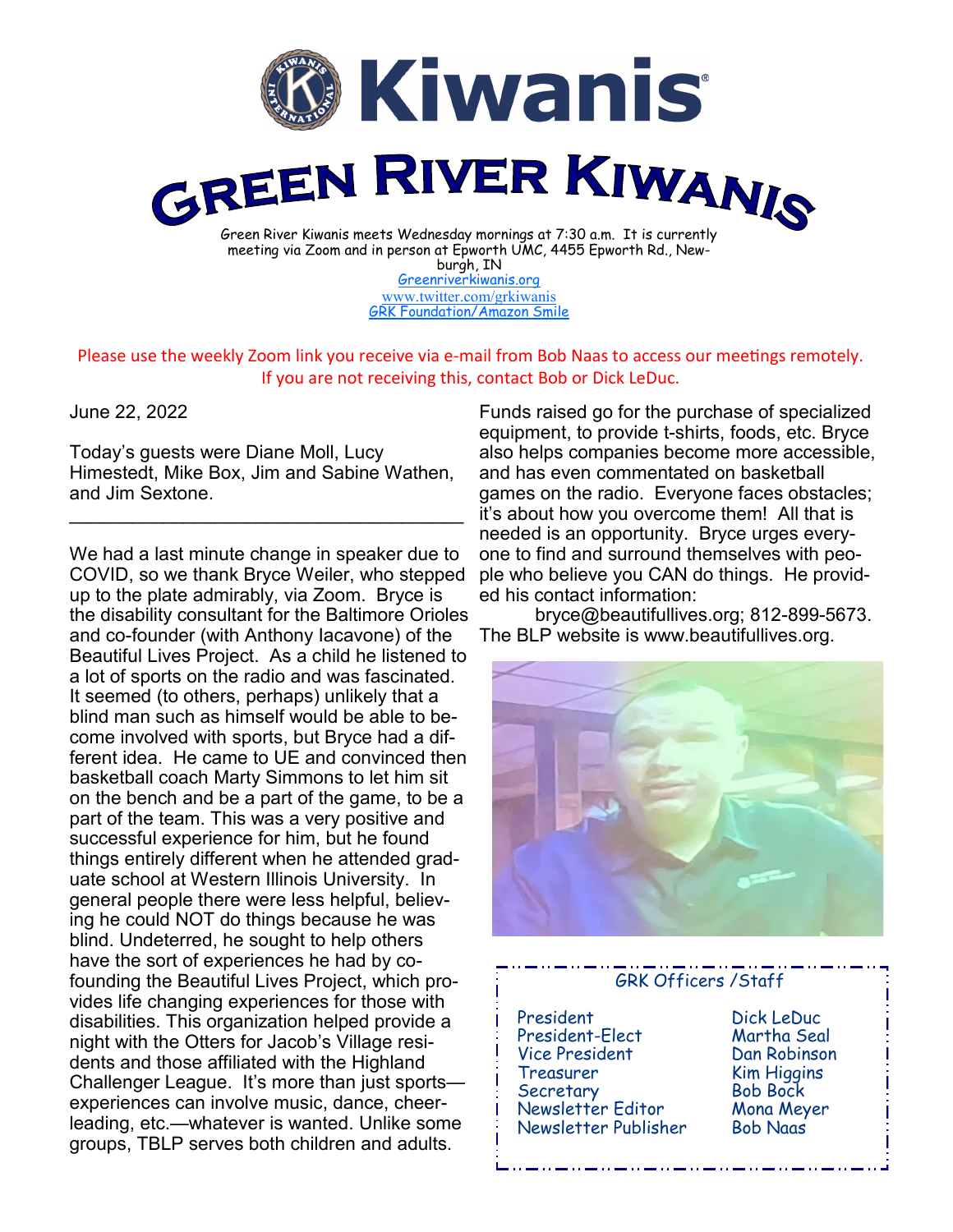The rest of today's meeting was dedicated to showing our guests how much they'd enjoy joining GRK, the largest Kiwanis club in southwestern Indiana, with some 120 members. Highlights:

We've been involved with the Riley Walk for 30 years, and in general Kiwanis has been involved with Riley Hospital since 1915. Over the years the walk has raised over \$550,000 for Riley—\$1100 the first year, and \$42,000 this year.

We partner with the Caldwell YMCA for 2 events: providing backpacks and school supplies at a party in July, and have a Christmas party in December.

NOTE: this year's backpack party will be July 29.

We've held a golf outing for Riley for 13 years. Last year we had over 140 golfers and raised \$32,000.

Key Clubs provide the Kiwanis experience for high school students, and Circle K does the same for college students. We sponsor several of these.

BUG stands for Bringing Up Grades, and recognizes students who improve but may never make the honor roll. If a student raises one class grade by one letter and does not drop in any other class, s/he gets a BUG certificate. We do BUG with a number of schools, and BUG ceremonies usually get lots of GRK attendance.

The Dream Center provides safe and enriching experiences for those living in the Jacobsville neighborhood. GRK provides a meal every month at the Dream Center, and holds an annual BBQ sale to fund these meals. We've also held a BUG program there.

Several GRKiwanians volunteer at the Food Bank, packaging boxes of food for seniors and stuffing backpacks with some food for a weekend for needy kids and their families.

The Point Man ministry is non-denominational and seeks to reach out to veterans who have suffered trauma (defined in many ways) from their military experiences.

We have an online auction (in July this year) and other fundraisers. But that's not all we do we also have purely social occasions, like dinner nights out. This month's dinner night will involve a night at the Otters. \_\_\_\_\_\_\_\_\_\_\_\_\_\_\_\_\_\_\_\_\_\_\_\_\_\_\_\_\_\_\_\_\_\_\_\_\_\_

Thought of the week, courtesy of **Dan Oates**:



Next week's speaker is a mystery—to me, at least! But, no matter, come to GRK (and invite those guests back)—you KNOW the speaker will be great!